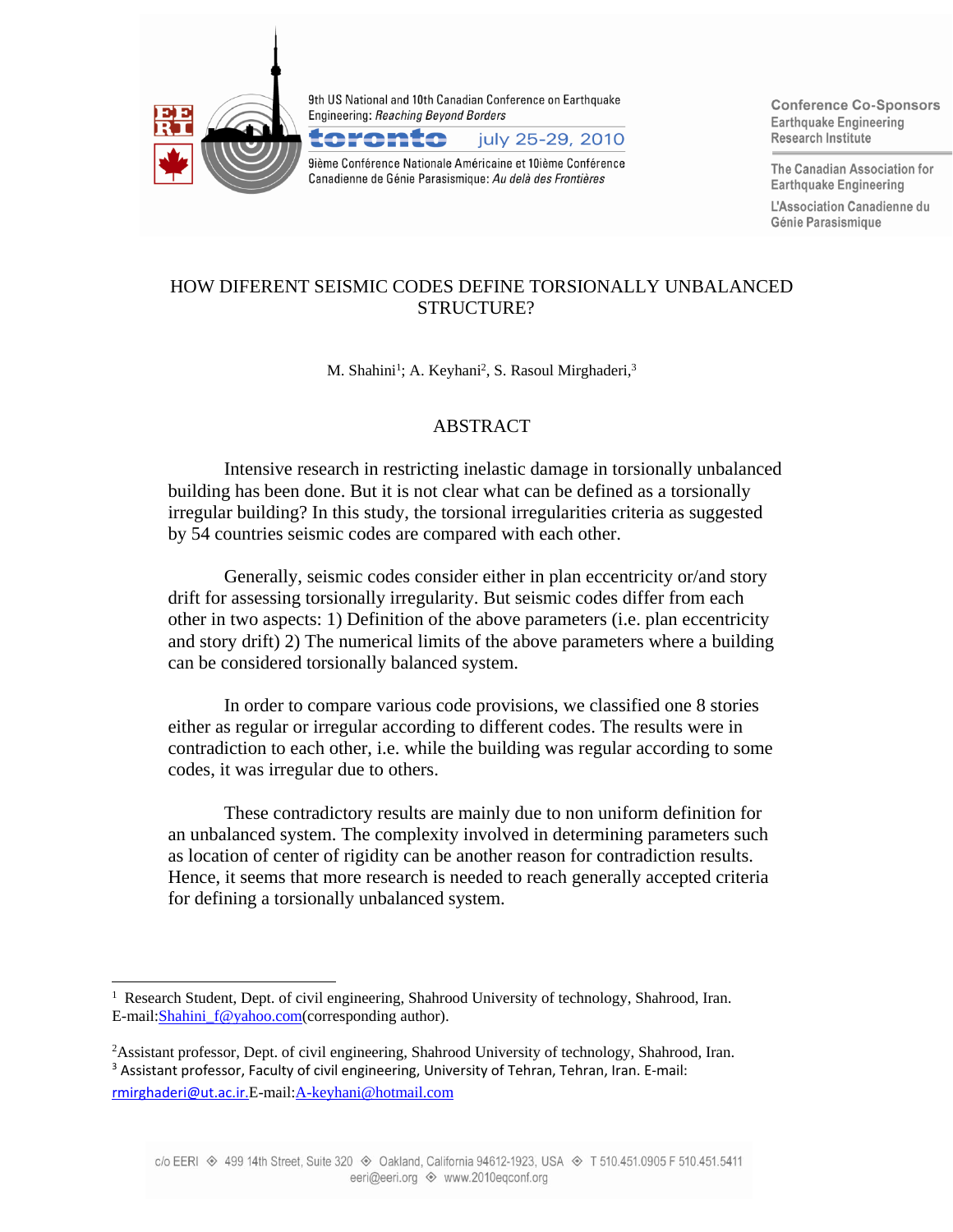Key Words: Torsionally Unbalanced Systems, Torsional Irregularity criteria, Plan eccentricity, Story Drift

#### Introduction

It is well known that irregular buildings have been shown poor behavior during an earthquake.

Irregularities in a building can be either in plan or height. A building which has stiffness eccentricity or strength eccentricity are sensitive to torsion and when eccentricities exceeds certain value refer as torsionally irregular buildings.

When torsionally irregular buildings are subjected to earthquakes, an interaction between the lateral and torsional responses occurs. This interaction of responses can lead to more damage in irregular building compared to a regular building. This extra damage has been a concern in seismic building codes and has been the subject of many researches.

Although various seismic codes have defined irregularities, but there is much difference between codes in definition of a torsional irregular building.

This paper clarifies fundamental differences of building codes in definition of torsional building. For these purpose torsional irregularities criteria for 54 seismic codes have been gathered and compared. Also an illustrative example 8 stories building is classified according to several codes.

In general, story drift (roof displacement) and static eccentricities are major parameters in recognizing torsional irregular building between various seismic codes. But they have major drawbacks that we clarify as below:

#### Static eccentricity

Based on most building code, A building classified as torsionally irregular building if  $e_s$ exceeds a certain value λ , i.e.:

$$
e_{s} > \lambda \tag{1}
$$

Where  $e_s$  static eccentricity;  $\lambda$  is a parameter differs from various codes that detailed as follows:

$$
\lambda \begin{cases} 1-\alpha & \text{if } \alpha \leq \alpha \\ 2-\beta & r_{\text{e}} \\ 3-\gamma & r_{\text{e}} \end{cases} \tag{2}
$$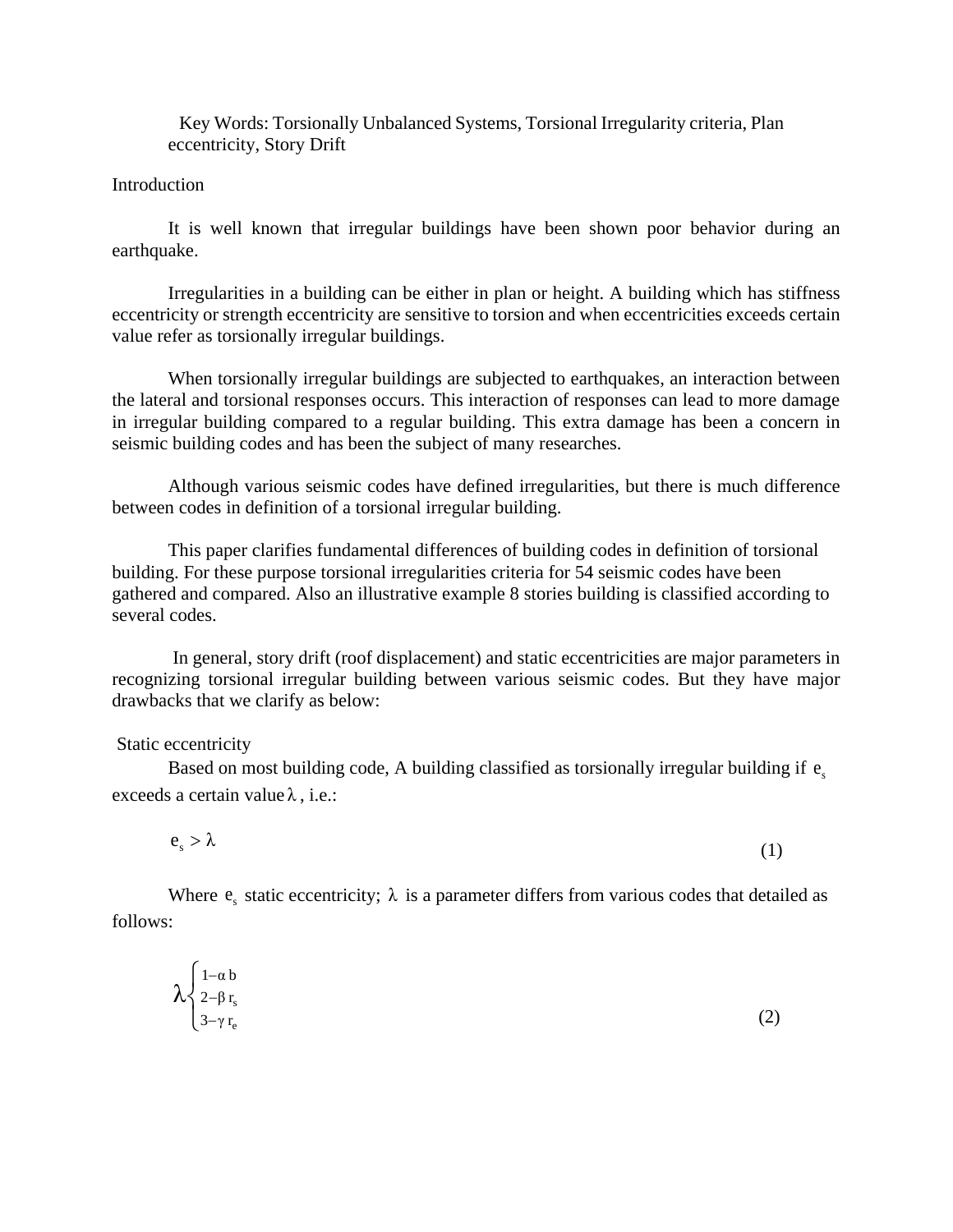Where b plan dimension of the j-th floor perpendicular to the direction of ground motion; and  $\alpha$ ,  $\delta$  and  $\beta$  are specified constants; r<sub>s</sub> torsional radius; r<sub>e</sub> Radius of inertia. Using equations (2) and values  $\alpha$ ;  $\beta$ ,  $\gamma$  depend on the specific code.

eq. 1 has the following drawbacks:

- 1- No generally acceptance definition of the static eccentricities for multistory buildings exists among codes (Kan and Chopra 1981). In the other hand, although the concept of eccentricity static is used, there is no agreement in the definition of eccentricity. Some codes define eccentricity as a distance between center of mass and shear center. Others define eccentricity as a distance measured from center of rigidity.
- 2- In addition, unlike one-story buildings there are several difficulties in locating of center of rigidity in multistory buildings.

For instance, seismic codes in the united state use center of rigidity as a parameter for determination of torsional buildings but they have not addressed clear guidelines to locate centers of rigidity in multistory buildings.

- 3- Nevertheless of all above, numerical value  $\lambda$  that limit regular building are not same between seismic codes and varies significantly in different seismic codes, for example:
- α Vary from (10, 1 5, 16.6, 20, 13) % b;
- $β$  Vary from (15, 30) % r<sub>s</sub>;

And  $\gamma$  Vary from (15, 20) %  $r_e$ ; that

: 
$$
r_e = \sqrt{\frac{I_o}{m}}
$$
 Radius of inertia;  $r_s = \sqrt{\frac{k_\theta}{k_h}}$  torsional radius

The provisions of seismic codes for plan eccentricity and story drift is summarized in tables 1, 2 (World list 2002).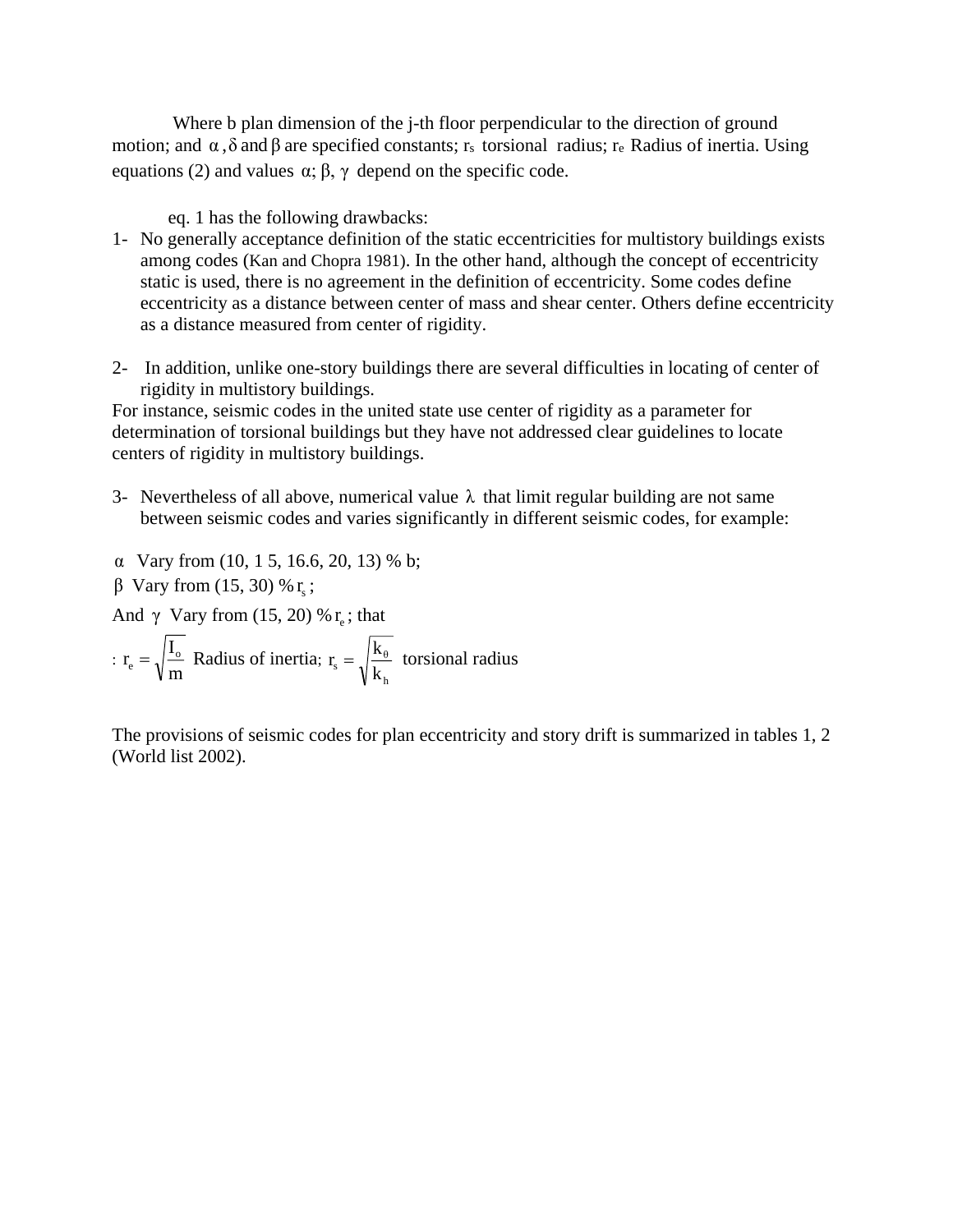| Group                                                                                                                                                                              | Torsional irregularities definition                                                                                                                                                                          |                                             |                        |           |              |             |           |                                                                                                                                                                                         |            |  |  |
|------------------------------------------------------------------------------------------------------------------------------------------------------------------------------------|--------------------------------------------------------------------------------------------------------------------------------------------------------------------------------------------------------------|---------------------------------------------|------------------------|-----------|--------------|-------------|-----------|-----------------------------------------------------------------------------------------------------------------------------------------------------------------------------------------|------------|--|--|
|                                                                                                                                                                                    | United<br>State of<br>Americ<br>a                                                                                                                                                                            | Iran<br>IS-2800<br>3rdEditio<br>$\mathbf n$ | India<br>$,$ IS-<br>02 | Chil<br>e | Colombi<br>a | Ecuado<br>r | Kore<br>a | Philippine<br>${\bf S}$                                                                                                                                                                 | Turke<br>y |  |  |
| Group 1                                                                                                                                                                            | of the structure.                                                                                                                                                                                            |                                             |                        |           |              |             |           | Maximum story drift, computed including accidental torsion, at the end of the structure<br>transverse to an axis is more than 1.2 times the average of the story drifts at the two ends |            |  |  |
|                                                                                                                                                                                    |                                                                                                                                                                                                              | Yugoslavia                                  |                        |           |              |             |           |                                                                                                                                                                                         |            |  |  |
| $\mathcal{L}$<br>Group <sup>:</sup>                                                                                                                                                | Maximum story drift, computed including accidental torsion, at the end of the structure<br>transverse to an axis is more than 1.4 times the average of the story drifts at the two ends<br>of the structure. |                                             |                        |           |              |             |           |                                                                                                                                                                                         |            |  |  |
|                                                                                                                                                                                    | SI 413-1995                                                                                                                                                                                                  |                                             |                        |           |              |             |           |                                                                                                                                                                                         |            |  |  |
| Group 3                                                                                                                                                                            | The maximum calculated story drift, including torsional effect, shall not be greater than<br>50% of the drift at the opposite end of same story.                                                             |                                             |                        |           |              |             |           |                                                                                                                                                                                         |            |  |  |
|                                                                                                                                                                                    |                                                                                                                                                                                                              | NBCC-05                                     |                        |           |              |             |           |                                                                                                                                                                                         |            |  |  |
| Group 4<br>Maximum displacement on a diaphragm in the direction of loading is 1.7 times the<br>Average displacement of the diaphragm in the direction of loading (McKevitt, 2003). |                                                                                                                                                                                                              |                                             |                        |           |              |             |           |                                                                                                                                                                                         |            |  |  |
|                                                                                                                                                                                    |                                                                                                                                                                                                              | NZS 4203-92                                 |                        |           |              |             |           |                                                                                                                                                                                         |            |  |  |
| Group 5                                                                                                                                                                            | The ratio of the horizontal displacements at the ends of an axis transverse to the<br>Direction of the applied lateral forces shall be in the range 3/7 to 7/3.                                              |                                             |                        |           |              |             |           |                                                                                                                                                                                         |            |  |  |

Table 1. Torsional irregularity an aspect of various seismic codes-story drift criteria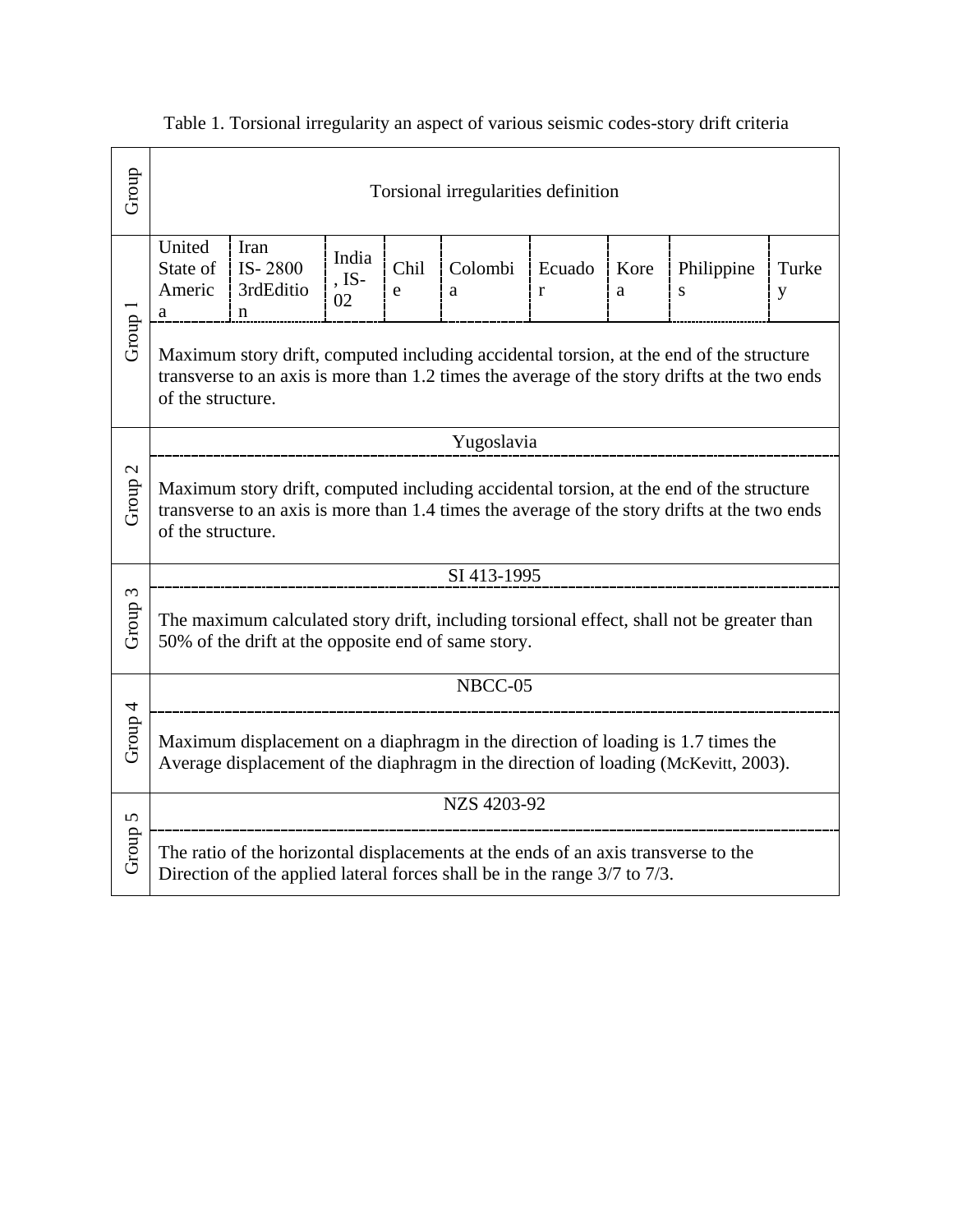| Country/Code  | Torsional Irregularities definition                                                                                                                                                                                                                                                                                |  |  |  |  |  |  |  |
|---------------|--------------------------------------------------------------------------------------------------------------------------------------------------------------------------------------------------------------------------------------------------------------------------------------------------------------------|--|--|--|--|--|--|--|
| America       |                                                                                                                                                                                                                                                                                                                    |  |  |  |  |  |  |  |
| El Salvador   | Buildings having an eccentricity between the static center of mass and the<br>static center of resistance in excess of 10 percent of the building dimension<br>perpendicular to the direction of their seismic force.                                                                                              |  |  |  |  |  |  |  |
| Switzerland   |                                                                                                                                                                                                                                                                                                                    |  |  |  |  |  |  |  |
| Hungary       |                                                                                                                                                                                                                                                                                                                    |  |  |  |  |  |  |  |
| Mexico        |                                                                                                                                                                                                                                                                                                                    |  |  |  |  |  |  |  |
| Albania       | Eccentricity between the static center of mass and the static center of                                                                                                                                                                                                                                            |  |  |  |  |  |  |  |
| Algeria       | resistance in excess of 15 percent of the building dimension perpendicular                                                                                                                                                                                                                                         |  |  |  |  |  |  |  |
| Portugal      | to the direction of the seismic force.                                                                                                                                                                                                                                                                             |  |  |  |  |  |  |  |
| Jordan        | Eccentricity exceeds 1/6 the total length of the structure perpendicular to the<br>direction of the earthquake.                                                                                                                                                                                                    |  |  |  |  |  |  |  |
| Iran          | Eccentricity between the center of mass and the center of rigidity is not                                                                                                                                                                                                                                          |  |  |  |  |  |  |  |
| Turkey        | greater than 20 percent of the plan dimension perpendicular to the direction                                                                                                                                                                                                                                       |  |  |  |  |  |  |  |
| Egypt         | of loading.                                                                                                                                                                                                                                                                                                        |  |  |  |  |  |  |  |
| Indonesia     | The horizontal distance between the shear center at any level and the center<br>of mass of all levels above shall neither exceed 0.3 times the maximum plan                                                                                                                                                        |  |  |  |  |  |  |  |
| New Zealand   | dimension of the structure at the particular level, measured perpendicular to<br>the direction of the applied lateral forces.                                                                                                                                                                                      |  |  |  |  |  |  |  |
| Japan         | Eccentricity of each story to be obtained by the following formula dose not<br>exceeds 15/100 or Stiffness ratio of each story is 6/10 or more.                                                                                                                                                                    |  |  |  |  |  |  |  |
| Venezuela     | The eccentricity between the shear action line and rigidity center of a given<br>level surpasses 30% of the value of the torsional radius in any direction.                                                                                                                                                        |  |  |  |  |  |  |  |
| Eurocode8-03  | At each level and for each direction of analysis x and y, the structural<br>eccentricity e <sub>o</sub> and the torsional radius r shall be in accordance with the two<br>conditions below, which are expressed for the direction of analysis y<br>$e_{\infty} \leq 0.30 \cdot r_{\infty}$ ; $r_{\infty} \geq l_s$ |  |  |  |  |  |  |  |
| Ghana         | At any story distance the between the center of mass and that of stiffness do<br>not exceed 15% of the resistance radius.                                                                                                                                                                                          |  |  |  |  |  |  |  |
| Greece        | The angle of torsional stiffness relative to the mass center of each<br>diaphragm is smaller or equal to the radius of inertia of the diaphragm.                                                                                                                                                                   |  |  |  |  |  |  |  |
| <b>Israel</b> | The distance between the mass and stiffness centers shall not exceed 15% of<br>the rigidity radius.                                                                                                                                                                                                                |  |  |  |  |  |  |  |

Table 2. Torsional irregularity an aspect of various seismic codes- eccentricity criteria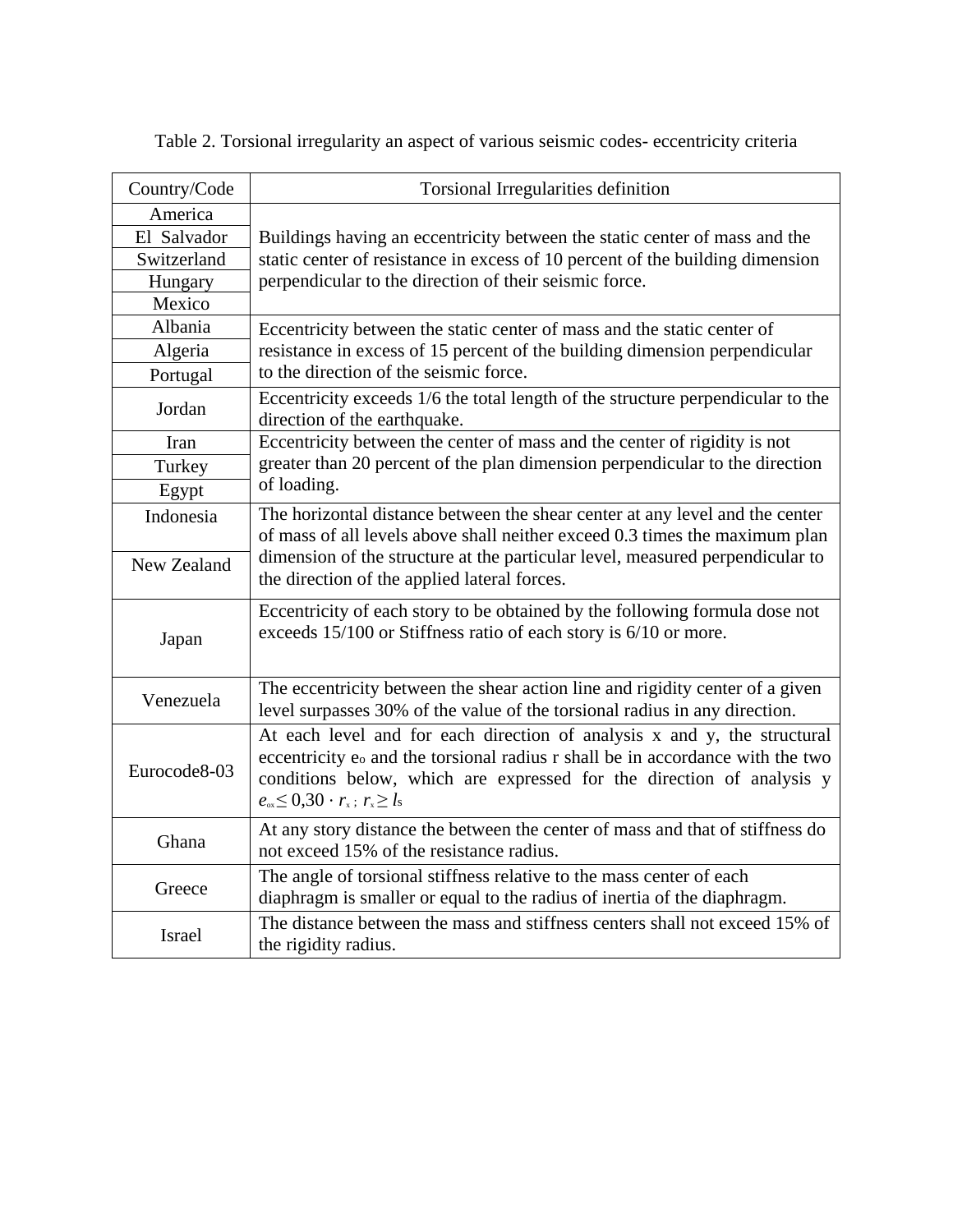

Figure 1. Comparison of buildings classification provision with story drift



Figure 2. Comparison of buildings classification provision with plan eccentricity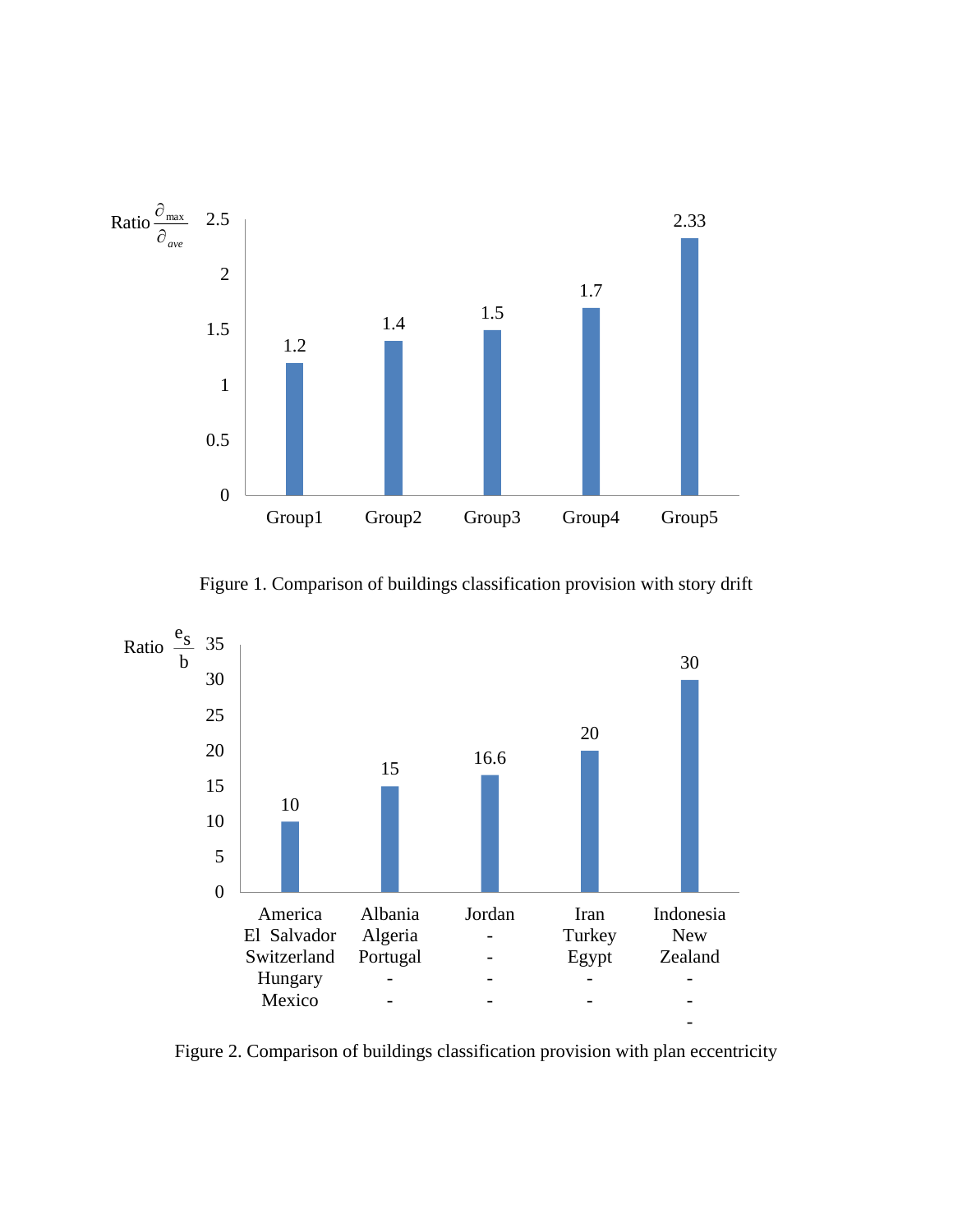According to Figs. 1, 2 there is no clear target that we can obviously determined torsionally unbalanced buildings. Illustrative example

An eight stories building as shown in fig.3 consider as case study. The building has uniform story heights of 3m. Concentric braced frame is assumed as lateral resisting system in the y- direction and in the x- direction moment frame system is assumed. Framing, column and bracing plan of the building is shown in figs. 3, 4 and member sizes are shown in table 3.



Figure 3. Typical framing plan of 8 story building



Figure 4. Column & bracing plan of 8 story building

| Section          | - 10                      |                           | $C-2$   |                           | ت-ب   |                           | Section          |         | В-          |       |    |         | $B-2$ |                |    |
|------------------|---------------------------|---------------------------|---------|---------------------------|-------|---------------------------|------------------|---------|-------------|-------|----|---------|-------|----------------|----|
| properties       | $\mathtt{h}_{\mathrm{w}}$ | $\mathbf{t}_{\mathrm{W}}$ | $h_{w}$ | $\mathbf{t}_{\mathrm{W}}$ | $h_w$ | $\mathbf{t}_{\mathrm{W}}$ | properties       | $h_{w}$ | $t_{\rm w}$ | $b_f$ | tf | $h_{w}$ | w     | $\mathsf{D}$ f |    |
| Story<br>ر- ا    | 350                       |                           | 300     |                           | 300   | $\epsilon$                | $1 - 3$<br>Story | 400     | 10          | 250   |    | 400     | 1 Ο   |                | 20 |
| Storv<br>3-6     | 350                       | 20                        | 300     | 20                        | 300   | $1^{\circ}$<br>∸          | Story $4-6$      | 400     | 10          | 250   |    |         |       | 200            | 20 |
| $6 - 8$<br>Story | 350                       |                           | 300     | IJ                        | 300   | 10                        | Story 5-8        | 350     |             | 200   |    |         |       | 200            |    |

Table 3. Member sizes of eight stories building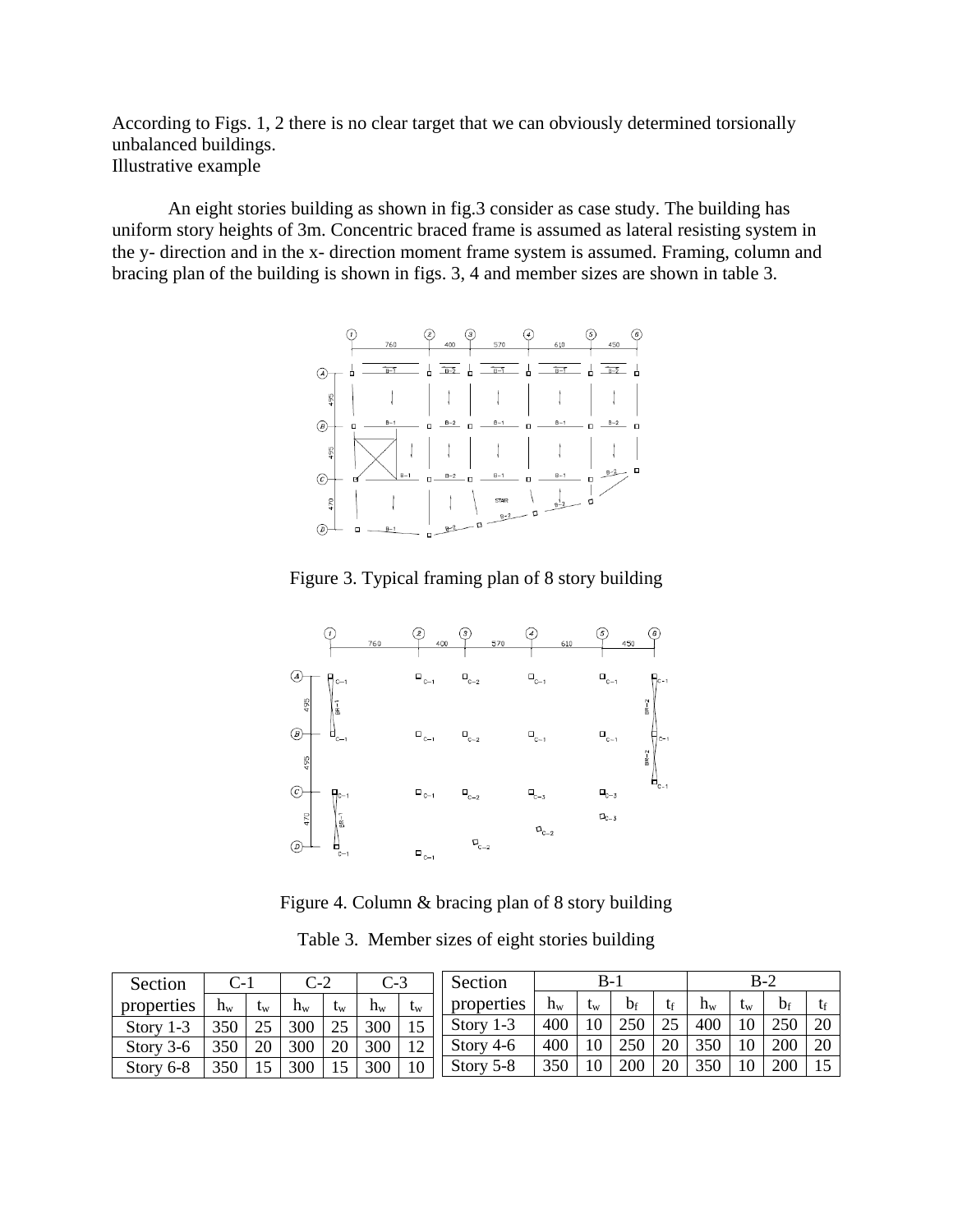| 3R-1                                   | BR-2                                   |
|----------------------------------------|----------------------------------------|
| 2UNP200 (story1-5), 2UNP180 (story6-8) | 2UNP180 (story1-5), (story6-8) 2UNP160 |

Table 4 shows the location of center of mass and center of rigidity for all floors as well as corresponding eccentricities. Classification of the building according to various seismic codes is Summarized in table 5.

| Floo           | <b>CMS</b>     |                | <b>CRS</b> |                | Plan<br>Plan                  |                             | Plan          |              |  |
|----------------|----------------|----------------|------------|----------------|-------------------------------|-----------------------------|---------------|--------------|--|
| $\mathbf{r}$   |                |                |            |                | Ecc. x dir.                   | Ecc. y dir.                 |               | Ecc. ratio   |  |
| $\bf J$        | $X_{CMj}$      | $Y_{CMj}$      | $X_{CRj}$  | $Y_{CRj}$      | $e_{sxj} = (x_m)_j - (x_R)_j$ | $e_{s} = (y_m)_j - (y_R)_j$ | $e_{sxj}/l_j$ | $e_{s}y/b_j$ |  |
|                | (m)            | (m)            | (m)        | (m)            | (m)                           | (m)                         |               |              |  |
| $\mathbf{1}$   | 13.35          | 8.17           | 14.19      | 7.77           | 0.836                         | 0.4                         | 0.03          | 0.034        |  |
|                | 6              | $\overline{4}$ | 2          | $\overline{4}$ |                               |                             |               |              |  |
| $\mathbf{2}$   | 13.44          | 8.00           | 14.60      | 7.45           | 1.16                          | 0.543                       | 0.04          | 0.046        |  |
|                | 9              | 2              | 9          | 9              |                               |                             |               |              |  |
| 3              | 13.82          | 9.30           | 15.13      | 7.32           | 1.314                         | 1.979                       | 0.05          | 0.167        |  |
|                | 4              | 3              | 8          | $\overline{4}$ |                               |                             |               |              |  |
| $\overline{4}$ | 13.80          | 9.31           | 15.7       | 7.35           | 1.891                         | 1.959                       | 0.07          | 0.166        |  |
|                | 9              | 3              |            | $\overline{4}$ |                               |                             |               |              |  |
| 5              | 13.83          | 9.33           | 16.19      | 7.45           | 2.36                          | 1.875                       | 0.08          | 0.158        |  |
|                | $\overline{2}$ |                | 2          | 5              |                               |                             |               |              |  |
| 6              | 13.88          | 9.35           | 16.64      | 7.61           | 2.761                         | 1.736                       | 0.10          | 0.147        |  |
|                | 3              | 5              | 4          | 9              |                               |                             |               |              |  |
| $\overline{7}$ | 13.84          | 9.35           | 17.00      | 7.71           | 3.161                         | 1.641                       | 0.11          |              |  |
|                | 5              | 1              | 6          |                |                               |                             |               | 0.139        |  |
| 8              | 13.72          | 9.37           | 17.32      | 7.81           |                               |                             |               |              |  |
|                |                | 7              | 3          |                | 3.603                         | 1.567                       | 0.13          | 0.132        |  |
|                |                |                |            |                |                               |                             | Max           | Max          |  |
|                |                |                |            |                | Max 3.603                     | Max 1.979                   | 0.13          | 0.167        |  |

Table 4. Location of center of rigidity at various levels of 8 stories building

Table 5. Classification of the e stories building with various codes

| Country        | λ        | Max<br>$(e_s)$ y | Max<br>$(e_s/\lambda)$ | Classification     |
|----------------|----------|------------------|------------------------|--------------------|
| America        |          |                  |                        |                    |
| El Salvador    | 10%b     |                  |                        |                    |
| Switzerland    |          | 1.979            | 1.68                   | Irregular building |
| Hungary        | $=1.176$ |                  |                        |                    |
| Mexico         |          |                  |                        |                    |
| <b>Albania</b> | 15%b     |                  |                        |                    |
| Algeria        |          | 1.979            | 1.12                   | Irregular building |
| Portugal       | $=1.764$ |                  |                        |                    |
| Jordan         | 16.6%b   | 1.979            | 1.02                   | Irregular building |
|                | $=1.95$  |                  |                        |                    |